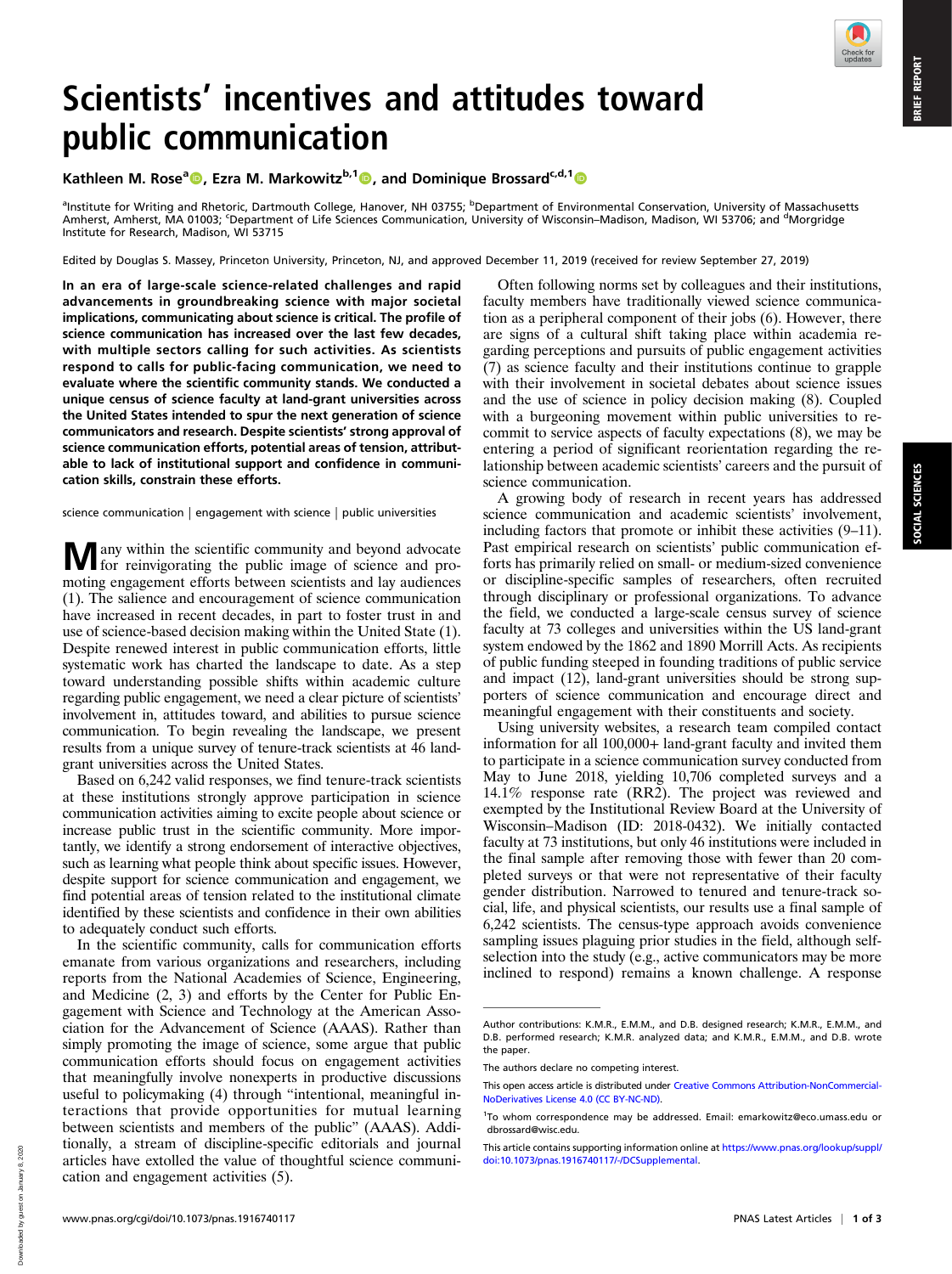A





0% 20% 40% 60% 80% 100% *Percent of respondents report highly important*

B

OLS regression predicting scientists' perceived importance of public engagement to university stakeholders.

|                                                                                                            |                  | "How important is public engagement to?" |               |                                 |                   |                                                         |                     |  |  |
|------------------------------------------------------------------------------------------------------------|------------------|------------------------------------------|---------------|---------------------------------|-------------------|---------------------------------------------------------|---------------------|--|--|
|                                                                                                            |                  |                                          |               | your                            | your              |                                                         | most of             |  |  |
|                                                                                                            |                  | your                                     | your          | college/                        | dept.             | residents                                               | your                |  |  |
|                                                                                                            |                  | univer-                                  | college       |                                 | school/ chair/lab | of your                                                 | colleag-            |  |  |
|                                                                                                            | you              | sity                                     | dean          | division                        | director          | state                                                   | ues                 |  |  |
|                                                                                                            | <b>Mean</b> 3.54 | 3.65                                     | 3.49          | 3.46                            | 3.23              | 3.15                                                    | 2.86                |  |  |
|                                                                                                            | $(SD)$ $(1.02)$  | (0.99)                                   | (1.04)        | (1.02)                          | (1.04)            | (1.02)                                                  | (0.91)              |  |  |
|                                                                                                            | Final $\beta$    | Final $\beta$                            | Final $\beta$ | Final $\beta$                   | Final $\beta$     | Final $\beta$                                           | Final $\beta$       |  |  |
| <b>Block 1: Gender, field</b>                                                                              |                  |                                          |               |                                 |                   |                                                         |                     |  |  |
| Gender<br>(female)                                                                                         | $0.04**$         | 0.00                                     | $-0.03*$      | $-0.03$                         | $-0.06***$        | 0.02                                                    | $-0.01$             |  |  |
| Life<br>sciences <sup>a</sup>                                                                              | $0.14***$        | $0.09***$                                |               | $0.11***$ 0.13***               | $0.09***$         | $0.15***$                                               | $0.18***$           |  |  |
| Social<br>sciences <sup>a</sup>                                                                            | $0.23*** -0.01$  |                                          | $0.07***$     | $0.05***$                       | $0.10***$         | $0.08***$                                               | $0.18***$           |  |  |
| inc. $R^2$                                                                                                 |                  |                                          |               |                                 |                   | 3.6%*** 0.9%*** 0.8%*** 1.0%*** 0.8%*** 1.4%*** 2.4%*** |                     |  |  |
| <b>Block 2: Academic age</b>                                                                               |                  |                                          |               |                                 |                   |                                                         |                     |  |  |
| Years<br>since PhD                                                                                         | $-0.04**$        | 0.01                                     | $-0.01$       | $-0.02$                         | $-0.04**$         | $0.05***$                                               | $-0.06***$          |  |  |
| inc. $R^2$                                                                                                 | $0.2\%**$        | $0.0\%$                                  | 0.0%          | $0.0\%$                         | $0.1\%**$         | $0.2\%***$                                              | $0.3\%***$          |  |  |
| Total R <sup>2</sup>                                                                                       |                  |                                          |               | 3.8%*** 0.9%*** 0.8%*** 0.9%*** | $0.9\%***$        |                                                         | $1.6\%$ *** 2.7%*** |  |  |
| *p $\leq$ 0.05; **p $\leq$ 0.01; ***p $\leq$ 0.001. Cell entries are standardized regression coefficients. |                  |                                          |               |                                 |                   |                                                         |                     |  |  |

a Reference group for field is physical sciences.

Fig. 1. Perceived importance of public engagement. (A) Percentage of scientists rating public engagement as highly important ("very" or "extremely") to the university stakeholders. (B) Ordinary least-squares regression predicting perceived importance of engagement. Compared to their colleagues, younger career scientists were more likely to rate engagement as more important for themselves, their chairs, and their colleagues. (Importance measured on 5-point scale: 1, "not at all"; 2, "slightly"; 3, "moderately"; 4, "very"; 5, "extremely.")

wave comparison suggests we reached different segments of the faculty population, based on tenure status and outreach involvement, with less active communicators responding later in the survey period. Although census methodology does not require formal testing, we include  $P$  values to assist interpretation of findings.

Our results reveal a complex landscape of public communication among land-grant science faculty. Faculty reported high levels of activity in public outreach: 98.3% of respondents participated in at least one science communication activity over the year, with 80.6% of respondents engaged in adult-focused activities (e.g., science cafés or deliberative forums). A majority (53.2%) indicated that pursuing public engagement activities is highly important to them, with younger science faculty (based on academic age, or years since PhD) placing significantly higher importance on such activities (Fig. 1B).

Faculty's reported participation and importance might suggest a supportive climate for science communication, yet their perceptions of the culture surrounding public engagement at their institutions expose areas of tension. Asked about the importance placed on engagement by key university-related groups, faculty indicated they received inconsistent messages from different sectors and leaders (Fig. 1A). Under one-half of respondents (43.0%) thought high-level administrators had made public engagement a priority at their institutions, contributing to a perceived lack of institutional support. More immediately, faculty respondents believed public engagement was not important to their colleagues (23.0% thought it was highly important), and only around one-half (55.6%) thought scientists who participate in science communication are well regarded by their peers, leaving a substantial 37.4% undecided about their high engagement peers. Critically, faculty did not believe that engagement was important to residents of their community (only 36.8% thought it was highly important). Viewing public engagement as relatively unimportant to colleagues, certain university leaders, and state residents may suppress engagement efforts, or at least scientists' willingness to share their involvement.

Participation in science communication may be stimulated, at least in part, by shifting views of the objectives of public engagement rather than institutional support (Fig. 2A). Departing from traditional views of outreach (to inform and persuade nonexperts), respondents strongly endorsed more holistic, interactive objectives: "getting people excited about science" (82.6%

## A **"Public engagement has the objective of...?"**



| OLS regression predicting scientists' objectives of public engagement.                                     |               |               |               |               |               |  |  |  |  |  |
|------------------------------------------------------------------------------------------------------------|---------------|---------------|---------------|---------------|---------------|--|--|--|--|--|
| "Public engagement has the objective of?"                                                                  |               |               |               |               |               |  |  |  |  |  |
|                                                                                                            | ensuring      |               |               | learning what | persuading    |  |  |  |  |  |
|                                                                                                            | the public is | increasing    | qetting       | members of    | members of    |  |  |  |  |  |
|                                                                                                            | better        | public trust  | people        | the public    | the public to |  |  |  |  |  |
|                                                                                                            | informed      | in the        | excited       | think about   | adopt a       |  |  |  |  |  |
|                                                                                                            | about         | scientific    | about         | specific sci. | position or   |  |  |  |  |  |
|                                                                                                            | science       | community     | science       | issues        | viewpoint     |  |  |  |  |  |
| Mean                                                                                                       | 4.36          | 4.18          | 4.08          | 3.96          | 3.00          |  |  |  |  |  |
| (SD)                                                                                                       | (0.62)        | (0.70)        | (0.75)        | (0.73)        | (0.95)        |  |  |  |  |  |
|                                                                                                            | Final $\beta$ | Final $\beta$ | Final $\beta$ | Final $\beta$ | Final $\beta$ |  |  |  |  |  |
| Block 1: Gender, field                                                                                     |               |               |               |               |               |  |  |  |  |  |
| Gender (f)                                                                                                 | $0.03*$       | $0.05***$     | $0.10***$     | $0.05***$     | 0.00          |  |  |  |  |  |
| Life<br>sciences <sup>a</sup>                                                                              | $-0.01$       | $0.04*$       | $-0.07***$    | $0.14***$     | $-0.04*$      |  |  |  |  |  |
| Social<br>sciences <sup>a</sup>                                                                            | $-0.05**$     | $-0.02$       | $-0.17***$    | $0.13***$     | $-0.07***$    |  |  |  |  |  |
| inc. $R^2$                                                                                                 | $0.2\%$ **    | $0.5\%$ ***   | $2.6\%***$    | $1.6\%***$    | $0.3\%***$    |  |  |  |  |  |
| <b>Block 2: Academic age</b>                                                                               |               |               |               |               |               |  |  |  |  |  |
| Years<br>since PhD                                                                                         | 0.00          | $-0.01$       | $-0.07***$    | 0.02          | $0.03*$       |  |  |  |  |  |
| inc. $R^2$                                                                                                 | 0.0%          | $0.0\%$       | $0.4\%$ ***   | 0.1%          | $0.1\%$ *     |  |  |  |  |  |
| Total R <sup>2</sup>                                                                                       | $0.2\%**$     | $0.6\%***$    | $3.0\%***$    | $1.7\%***$    | $0.4\%***$    |  |  |  |  |  |
| *p $\leq$ 0.05; **p $\leq$ 0.01; ***p $\leq$ 0.001. Cell entries are standardized regression coefficients. |               |               |               |               |               |  |  |  |  |  |

a Reference group for field is physical sciences.

Fig. 2. Objectives of public engagement. (A) Percentage of scientists agreeing ("agree" or "strongly agree") with the objectives of public engagement. (B) Ordinary least-squares regression predicting scientists' agreement with public engagement objectives. Younger career scientists saw engagement as getting people excited about science rather than persuading, compared to their colleagues. Female scientists were consistently more supportive of each objective than their male colleagues, except for persuasion. (Agreement measured on 5-point scale: 1, "strongly disagree"; 2, "disagree"; 3, "neither disagree nor agree"; 4, "agree"; 5, "strongly agree.")